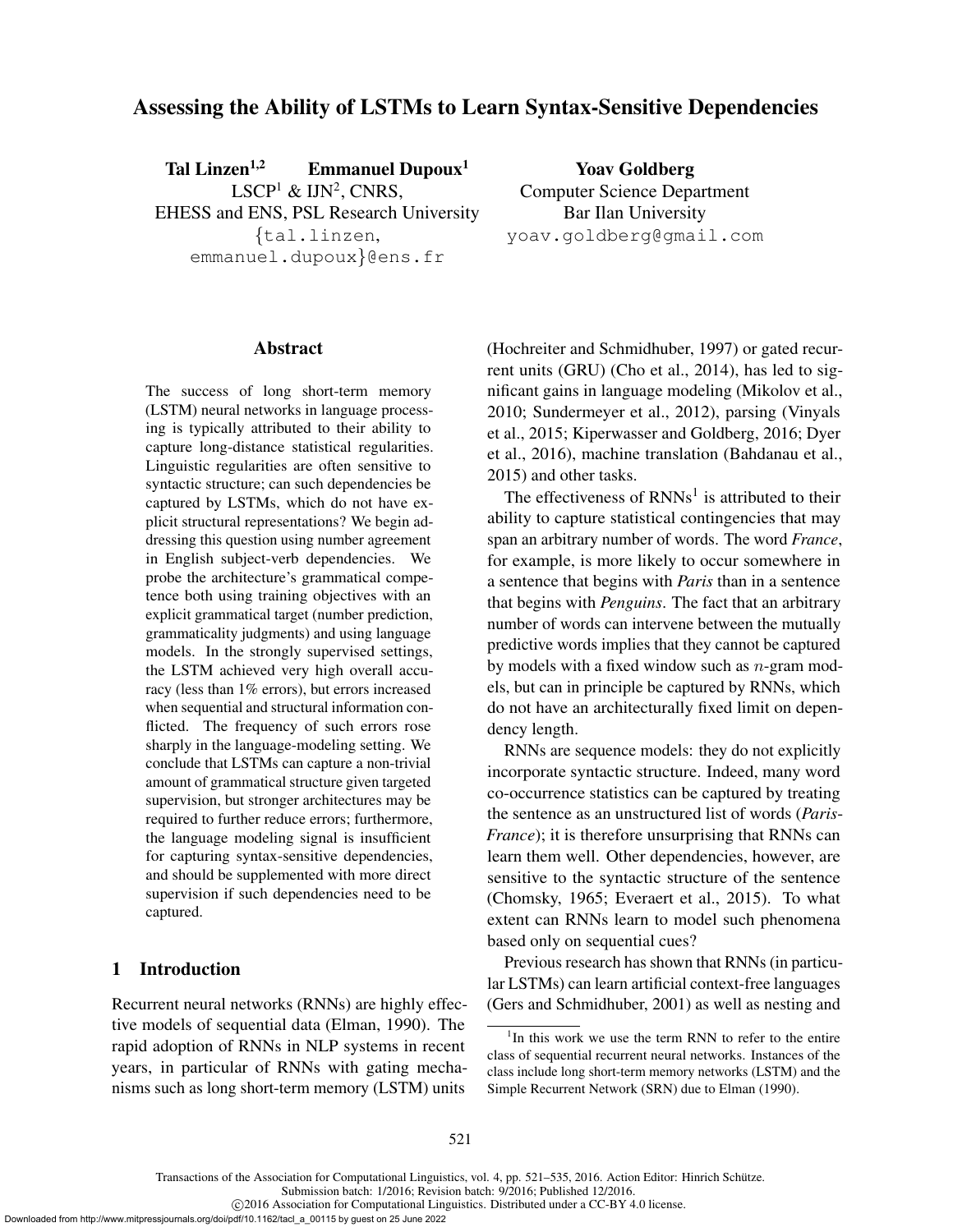indentation in a programming language (Karpathy et al., 2016). The goal of the present work is to probe their ability to learn *natural language* hierarchical (syntactic) structures from a corpus without syntactic annotations. As a first step, we focus on a particular dependency that is commonly regarded as evidence for hierarchical structure in human language: English subject-verb agreement, the phenomenon in which the form of a verb depends on whether the subject is singular or plural (*the kids play* but *the kid plays*; see additional details in Section 2). If an RNN-based model succeeded in learning this dependency, that would indicate that it can learn to approximate or even faithfully implement syntactic structure.

Our main interest is in whether LSTMs have the *capacity* to learn structural dependencies from a natural corpus. We therefore begin by addressing this question under the most favorable conditions: training with explicit supervision. In the setting with the strongest supervision, which we refer to as the number prediction task, we train it directly on the task of guessing the number of a verb based on the words that preceded it (Sections 3 and 4). We further experiment with a grammaticality judgment training objective, in which we provide the model with full sentences annotated as to whether or not they violate subject-verb number agreement, without an indication of the locus of the violation (Section 5). Finally, we trained the model without any grammatical supervision, using a language modeling objective (predicting the next word).

Our quantitative results (Section 4) and qualitative analysis (Section 7) indicate that most naturally occurring agreement cases in the Wikipedia corpus are easy: they can be resolved without syntactic information, based only on the sequence of nouns preceding the verb. This leads to high overall accuracy in all models. Most of our experiments focus on the supervised number prediction model. The accuracy of this model was lower on harder cases, which require the model to encode or approximate structural information; nevertheless, it succeeded in recovering the majority of agreement cases even when four nouns of the opposite number intervened between the subject and the verb (17% errors). Baseline models failed spectacularly on these hard cases, performing far below chance levels. Fine-grained analysis revealed that mistakes are much more common when no overt cues

to syntactic structure (in particular function words) are available, as is the case in noun-noun compounds and reduced relative clauses. This indicates that the number prediction model indeed managed to capture a decent amount of syntactic knowledge, but was overly reliant on function words.

Error rates increased only mildly when we switched to more indirect supervision consisting only of sentence-level grammaticality annotations without an indication of the crucial verb. By contrast, the language model trained without explicit grammatical supervision performed worse than chance on the harder agreement prediction cases. Even a state-ofthe-art large-scale language model (Jozefowicz et al., 2016) was highly sensitive to recent but structurally irrelevant nouns, making more than five times as many mistakes as the number prediction model on these harder cases. These results suggest that explicit supervision is necessary for learning the agreement dependency using this architecture, limiting its plausibility as a model of child language acquisition (Elman, 1990). From a more applied perspective, this result suggests that for tasks in which it is desirable to capture syntactic dependencies (e.g., machine translation or language generation), language modeling objectives should be supplemented by supervision signals that directly capture the desired behavior.

# 2 Background: Subject-Verb Agreement as Evidence for Syntactic Structure

The form of an English third-person present tense verb depends on whether the head of the *syntactic subject* is plural or singular:<sup>2</sup>

- (1) a. The key is on the table.
	- b. \*The key are on the table.
	- c. \*The keys is on the table.
	- d. The keys are on the table.

While in these examples the subject's head is adjacent to the verb, in general the two can be separated by some sentential material:<sup>3</sup>

<sup>&</sup>lt;sup>2</sup> Identifying the head of the subject is typically straightforward. In what follows we will use the shorthand "the subject" to refer to the head of the subject.

<sup>&</sup>lt;sup>3</sup>In the examples, the subject and the corresponding verb are marked in boldface, agreement attractors are underlined and intervening nouns of the same number as the subject are marked in italics. Asterisks mark unacceptable sentences.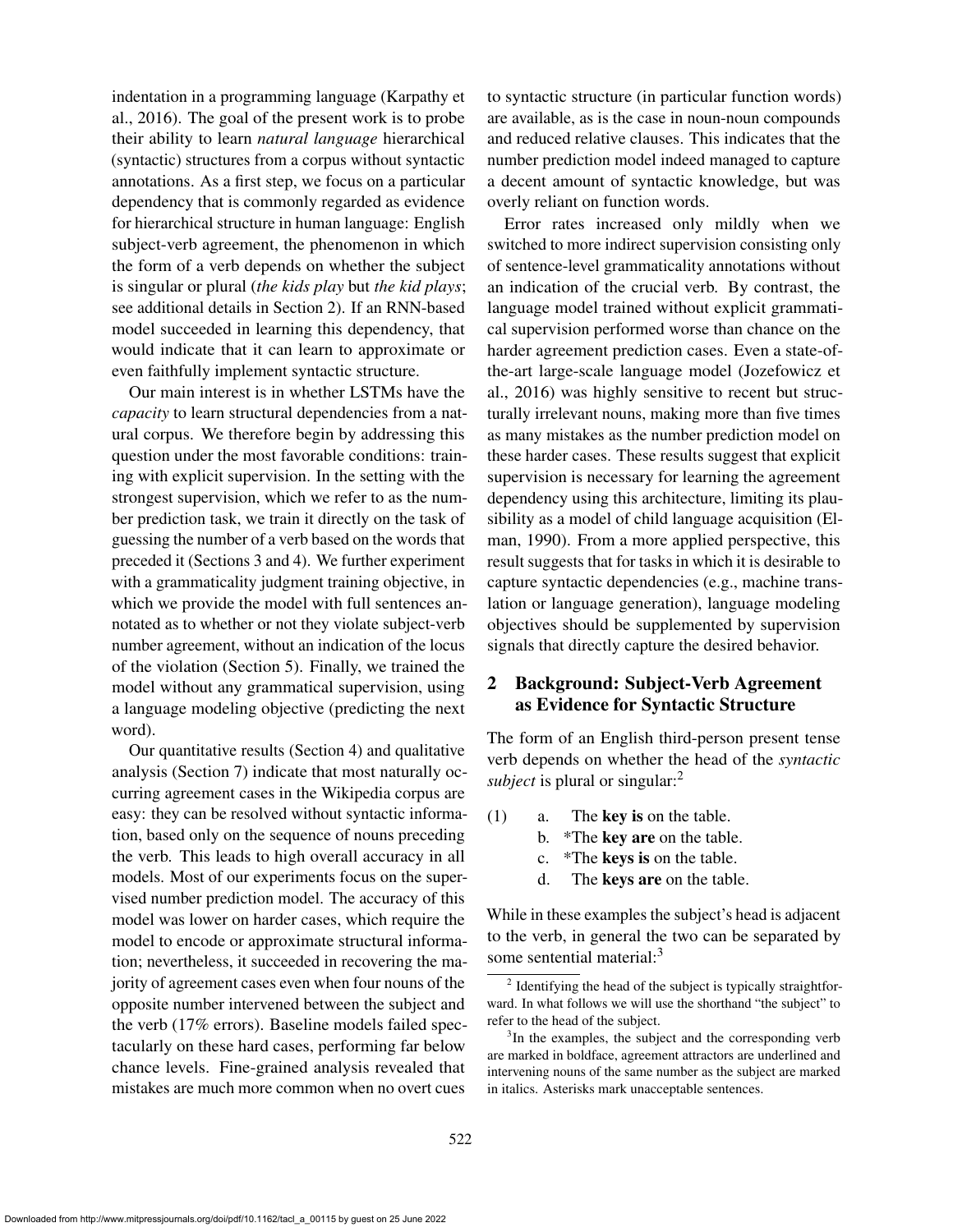#### (2) The keys to the cabinet are on the table.

Given a syntactic parse of the sentence and a verb, it is straightforward to identify the head of the subject that corresponds to that verb, and use that information to determine the number of the verb (Figure 1).



Figure 1: The form of the verb is determined by the head of the subject, which is directly connected to it via an *nsubj* edge. Other nouns that intervene between the head of the subject and the verb (here *cabinet* is such a noun) are irrelevant for determining the form of the verb and need to be ignored.

By contrast, models that are insensitive to structure may run into substantial difficulties capturing this dependency. One potential issue is that there is no limit to the complexity of the subject NP, and any number of sentence-level modifiers and parentheticals—and therefore an arbitrary number of words—can appear between the subject and the verb:

(3) The building on the far right that's quite old and run down is the Kilgore Bank Building.

This property of the dependency entails that it cannot be captured by an  $n$ -gram model with a fixed  $n$ . RNNs are in principle able to capture dependencies of an unbounded length; however, it is an empirical question whether or not they will learn to do so in practice when trained on a natural corpus.

A more fundamental challenge that the dependency poses for structure-insensitive models is the possibility of *agreement attraction errors* (Bock and Miller, 1991). The correct form in (3) could be selected using simple heuristics such as "agree with the most recent noun", which are readily available to sequence models. In general, however, such heuristics are unreliable, since other nouns can intervene between the subject and the verb in the linear sequence of the sentence. Those intervening nouns can have the same number as the subject, as in (4), or the opposite number as in (5)-(7):

- (4) Alluvial soils carried in the *floodwaters* add nutrients to the floodplains.
- (5) The only championship banners that are currently displayed within the building are for national or NCAA Championships.
- (6) The length of the forewings is 12-13.
- (7) Yet the ratio of men who survive to the women and children who survive is not clear in this story.

Intervening nouns with the opposite number from the subject are called *agreement attractors*. The potential presence of agreement attractors entails that the model must identify the head of the syntactic subject that corresponds to a given verb in order to choose the correct inflected form of that verb.

Given the difficulty in identifying the subject from the linear sequence of the sentence, dependencies such as subject-verb agreement serve as an argument for structured syntactic representations in humans (Everaert et al., 2015); they may challenge models such as RNNs that do not have pre-wired syntactic representations. We note that subject-verb number agreement is only one of a number of structuresensitive dependencies; other examples include negative polarity items (e.g., *any*) and reflexive pronouns (*herself*). Nonetheless, a model's success in learning subject-verb agreement would be highly suggestive of its ability to master hierarchical structure.

### 3 The Number Prediction Task

To what extent can a sequence model learn to be sensitive to the hierarchical structure of natural language? To study this question, we propose the *number prediction* task. In this task, the model sees the sentence up to but not including a present-tense verb, e.g.:

(8) The keys to the cabinet

It then needs to guess the number of the following verb (a binary choice, either PLURAL or SINGULAR). We examine variations on this task in Section 5.

In order to perform well on this task, the model needs to encode the concepts of *syntactic number* and *syntactic subjecthood*: it needs to learn that some words are singular and others are plural, and to be able to identify the correct subject. As we have illus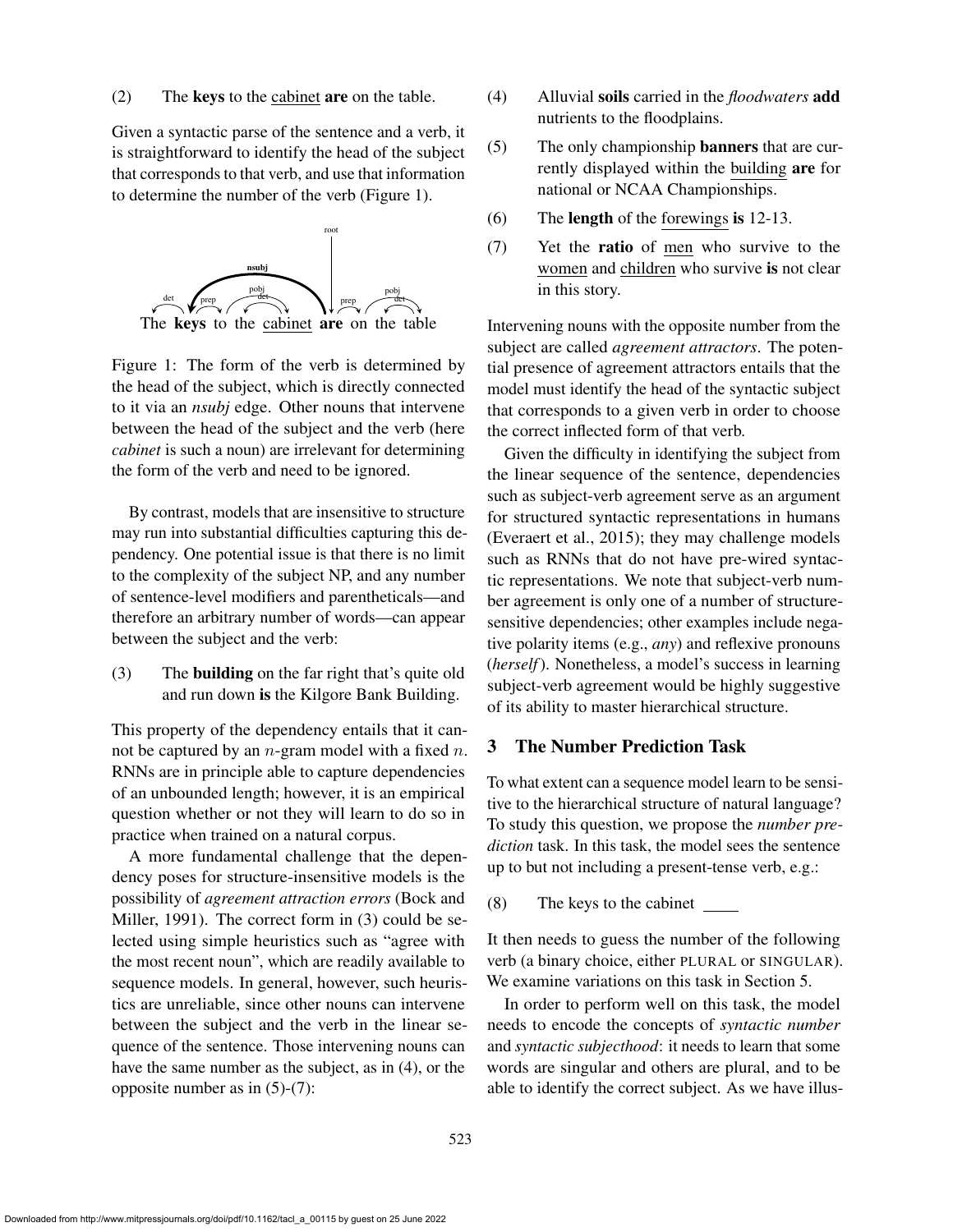trated in Section 2, correctly identifying the subject that corresponds to a particular verb often requires sensitivity to hierarchical syntax.

Data: An appealing property of the number prediction task is that we can generate practically unlimited training and testing examples for this task by querying a corpus for sentences with present-tense verbs, and noting the number of the verb. Importantly, we do not need to correctly identify the subject in order to create a training or test example. We generated a corpus of ∼1.35 million number prediction problems based on Wikipedia, of which ∼121,500 (9%) were used for training, ∼13,500 (1%) for validation, and the remaining ∼1.21 million (90%) were reserved for testing.<sup>4</sup> The large number of test sentences was necessary to ensure that we had a good variety of test sentences representing less common constructions (see Section 4). $5$ 

Model and baselines: We encode words as onehot vectors: the model does not have access to the characters that make up the word. Those vectors are then embedded into a 50-dimensional vector space. An LSTM with 50 hidden units reads those embedding vectors in sequence; the state of the LSTM at the end of the sequence is then fed into a logistic regression classifier. The network is trained<sup>6</sup> in an end-to-end fashion, including the word embeddings.<sup>7</sup>

To isolate the effect of syntactic structure, we also consider a baseline which is exposed only to the nouns in the sentence, in the order in which they appeared originally, and is then asked to predict the number of the following verb. The goal of this baseline is to withhold the syntactic information carried by function words, verbs and other parts of speech. We explore two variations on this baseline: one that only receives common nouns (*dogs*, *pipe*), and another that also receives pronouns (*he*) and proper nouns (*France*). We refer to these as the *noun-only baselines*.

### 4 Number Prediction Results

**Overall accuracy:** Accuracy was very high overall: the system made an incorrect number prediction only in 0.83% of the dependencies. The noun-only baselines performed significantly worse: 4.2% errors for the common-nouns case and 4.5% errors for the all-nouns case. This suggests that function words, verbs and other syntactically informative elements play an important role in the model's ability to correctly predict the verb's number. However, while the noun-only baselines made more than four times as many mistakes as the number prediction system, their still-low absolute error rate indicates that around 95% of agreement dependencies can be captured based solely on the sequence of nouns preceding the verb. This is perhaps unsurprising: sentences are often short and the verb is often directly adjacent to the subject, making the identification of the subject simple. To gain deeper insight into the syntactic capabilities of the model, then, the rest of this section investigates its performance on more challenging dependencies.<sup>8</sup>

Distance: We first examine whether the network shows evidence of generalizing to dependencies where the subject and the verb are far apart. We focus in this analysis on simpler cases where no nouns intervened between the subject and the verb. As Figure 2a shows, performance did not degrade considerably when the distance between the subject and the verb grew up to 15 words (there were very few longer dependencies). This indicates that the network generalized the dependency from the common distances of 0 and 1 to rare distances of 10 and more.

Agreement attractors: We next examine how the model's error rate was affected by nouns that intervened between the subject and the verb in the linear

<sup>&</sup>lt;sup>4</sup>We limited our search to sentences that were shorter than 50 words. Whenever a sentence had more than one subject-verb dependency, we selected one of the dependencies at random.

 $5C$ ode and data are available at http://tallinzen. net/projects/lstm\_agreement.

<sup>6</sup>The network was optimized using Adam (Kingma and Ba, 2015) and early stopping based on validation set error. We trained the number prediction model 20 times with different random initializations, and report accuracy averaged across all runs. The models described in Sections 5 and 6 are based on 10 runs, with the exception of the language model, which is slower to train and was trained once.

<sup>&</sup>lt;sup>7</sup>The size of the vocabulary was capped at  $10000$  (after lowercasing). Infrequent words were replaced with their part of speech (Penn Treebank tagset, which explicitly encodes number distinctions); this was the case for 9.6% of all tokens and 7.1% of the subjects.

<sup>&</sup>lt;sup>8</sup>These properties of the dependencies were identified by parsing the test sentences using the parser described in Goldberg and Nivre (2012).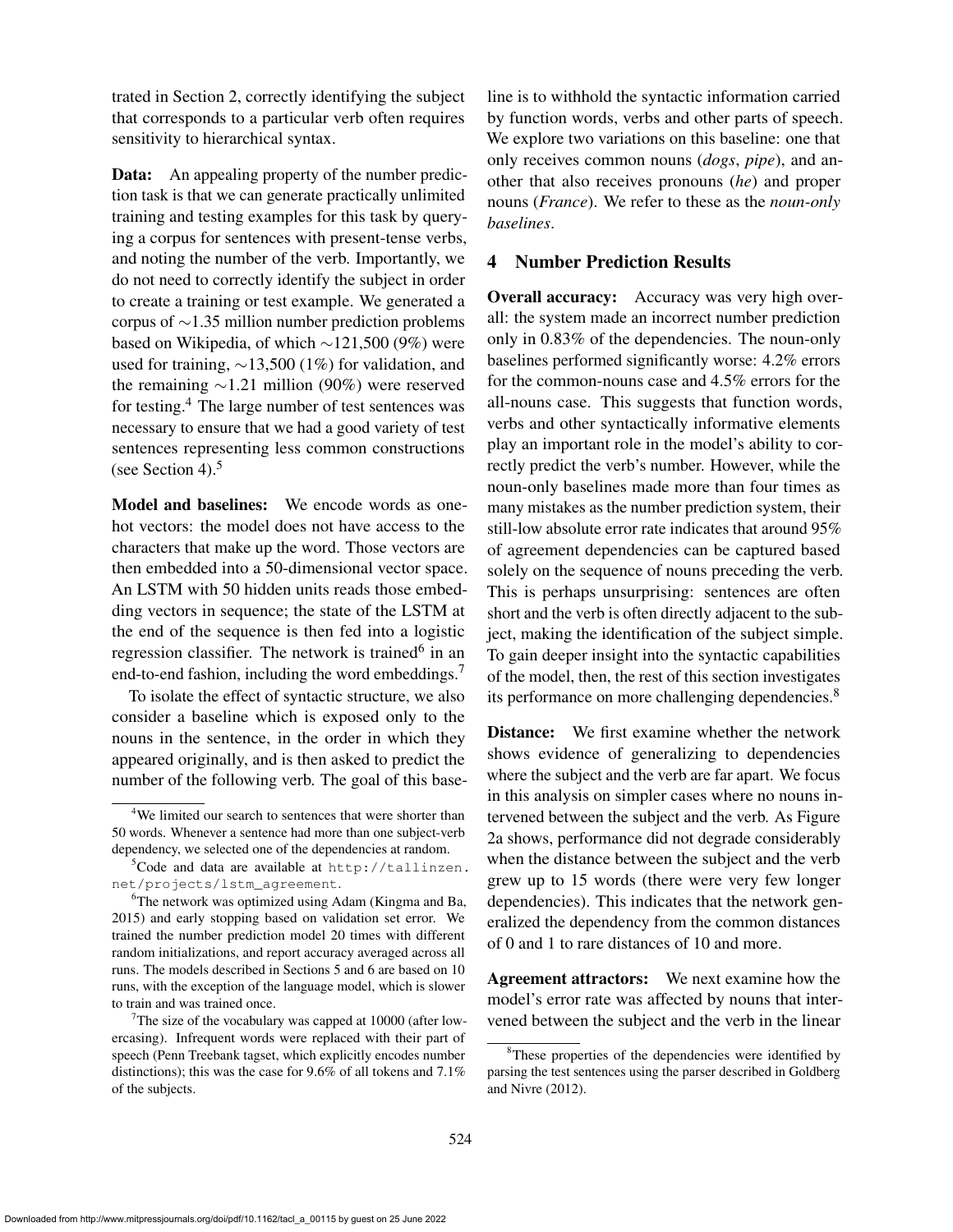

Figure 2: (a-d) Error rates of the LSTM number prediction model as a function of: (a) distance between the subject and the verb, in dependencies that have no intervening nouns; (b) presence and number of last intervening noun; (c) count of attractors in dependencies with homogeneous intervention; (d) presence of a relative clause with and without an overt relativizer in dependencies with homogeneous intervention and exactly one attractor. All error bars represent 95% binomial confidence intervals.

(e-f) Additional plots: (e) count of attractors per dependency in the corpus (note that the y-axis is on a log scale); (f) embeddings of singular and plural nouns, projected onto their first two principal components.

order of the sentence. We first focus on whether or not there were any intervening nouns, and if there were, whether the number of the subject differed from the number of the last intervening noun—the type of noun that would trip up the simple heuristic of agreeing with the most recent noun.

As Figure 2b shows, a last intervening noun of the same number as the subject increased error rates only moderately, from 0.4% to 0.7% in singular subjects and from 1% to 1.4% in plural subjects. On the other hand, when the last intervening noun was an agreement attractor, error rates increased by almost an order of magnitude (to 6.5% and 5.4% respectively). Note, however, that even an error rate of 6.5% is quite impressive considering uninformed strategies such as random guessing (50% error rate), always assigning the more common class label (32% error rate, since 32% of the subjects in our corpus are plural) and the number-of-most-recent-noun heuristic (100% error rate). The noun-only LSTM baselines performed much worse in agreement attraction cases, with error rates of 46.4% (common nouns) and 40% (all nouns).

We next tested whether the effect of attractors is cumulative, by focusing on dependencies with multiple attractors. To avoid cases in which the effect of an attractor is offset by an intervening noun with the same number as the subject, we restricted our search to dependencies in which all of the intervening nouns had the same number, which we term *dependencies with homogeneous intervention*. For example, (9) has homogeneous intervention whereas (10) does not:

- (9) The roses in the vase by the door are red.
- (10) The roses in the vase by the *chairs* are red.

Figure 2c shows that error rates increased gradually as more attractors intervened between the subject and the verb. Performance degraded quite slowly, however: even with four attractors the error rate was only 17.6%. As expected, the noun-only baselines performed significantly worse in this setting, reaching an error rate of up to 84% (worse than chance) in the case of four attractors. This confirms that syntactic cues are critical for solving the harder cases.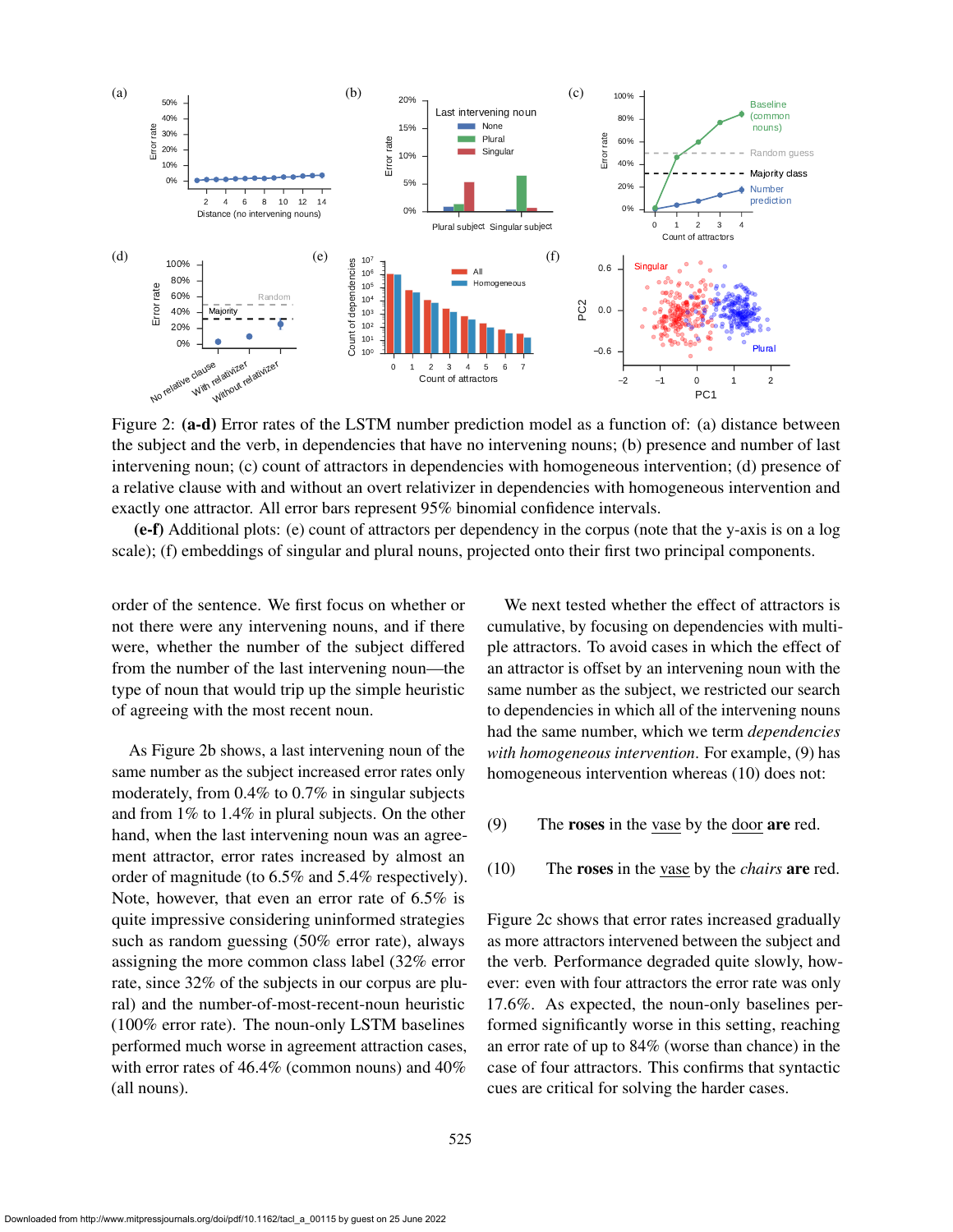indicated by a function word (relativizer), as in (11) (for comparison, see the minimally different (12)): (11) The landmarks this article lists here are also run-of-the-mill and not notable. (12) The landmarks *that* this article lists here are also run-of-the-mill and not notable. For data sparsity reasons we restricted our attention to dependencies with a single attractor and no other intervening nouns. As Figure 2d shows, attraction

errors were more frequent in dependencies with an overt relative clause (9.9% errors) than in dependencies without a relative clause (3.2%), and considerably more frequent when the relative clause was not introduced by an overt relativizer (25%). As in the case of multiple attractors, however, while the model struggled with the more difficult dependencies, its performance was much better than random guessing, and slightly better than a majority-class strategy.

Relative clauses: We now look in greater detail into the network's performance when the words that intervened between the subject and verb contained a relative clause. Relative clauses with attractors are likely to be fairly challenging, for several reasons. They typically contain a verb that agrees with the attractor, reinforcing the misleading cue to noun number. The attractor is often itself a subject of an irrelevant verb, making a potential "agree with the most recent subject" strategy unreliable. Finally, the existence of a relative clause is sometimes not overtly

Word representations: We explored the 50 dimensional word representations acquired by the model by performing a principal component analysis. We assigned a part-of-speech (POS) to each word based on the word's most common POS in the corpus. We only considered relatively unambiguous words, in which a single POS accounted for more than 90% of the word's occurrences in the corpus. Figure 2f shows that the first principal component corresponded almost perfectly to the expected number of the noun, suggesting that the model learned the number of specific words very well; recall that the model did not have access during training to noun number annotations or to morphological suffixes such as *-s* that could be used to identify plurals.

Visualizing the network's activations: We start investigating the inner workings of the number prediction network by analyzing its activation in response to particular syntactic constructions. To simplify the analysis, we deviate from our practice in the rest of this paper and use constructed sentences.

We first constructed sets of sentence prefixes based on the following patterns:

- (13) **PP:** The toy(s) of the boy(s)...
- (14) RC: The toy(s) that the boy(s)...

These patterns differ by exactly one function word, which determines the type of the modifier of the main clause subject: a prepositional phrase (PP) in the first sentence and a relative clause (RC) in the second. In PP sentences the correct number of the upcoming verb is determined by the main clause subject *toy(s)*; in RC sentences it is determined by the embedded subject *boy(s)*.

We generated all four versions of each pattern, and repeated the process ten times with different lexical items (*the house(s) of/that the girl(s)*, *the computer(s) of/that the student(s)*, etc.), for a total of 80 sentences. The network made correct number predictions for all 40 PP sentences, but made three errors in RC sentences. We averaged the word-by-word activations across all sets of ten sentences that had the same combination of modifier (PP or RC), first noun number and second noun number. Plots of the activation of all 50 units are provided in the Appendix (Figure 5). Figure 3a highlights a unit (Unit 1) that shows a particularly clear pattern: it tracks the number of the main clause subject throughout the PP modifier; by contrast, it resets when it reaches the relativizer *that* which introduces the RC modifier, and then switches to tracking the number of the embedded subject.

To explore how the network deals with dependencies spanning a larger number of words, we tracked its activation during the processing of the following two sentences:<sup>9</sup>

(15) The houses of/that the man from the office across the street...

The network made the correct prediction for the PP

 $9^9$ We simplified this experiment in light of the relative robustness of the first experiment to lexical items and to whether each of the nouns was singular or plural.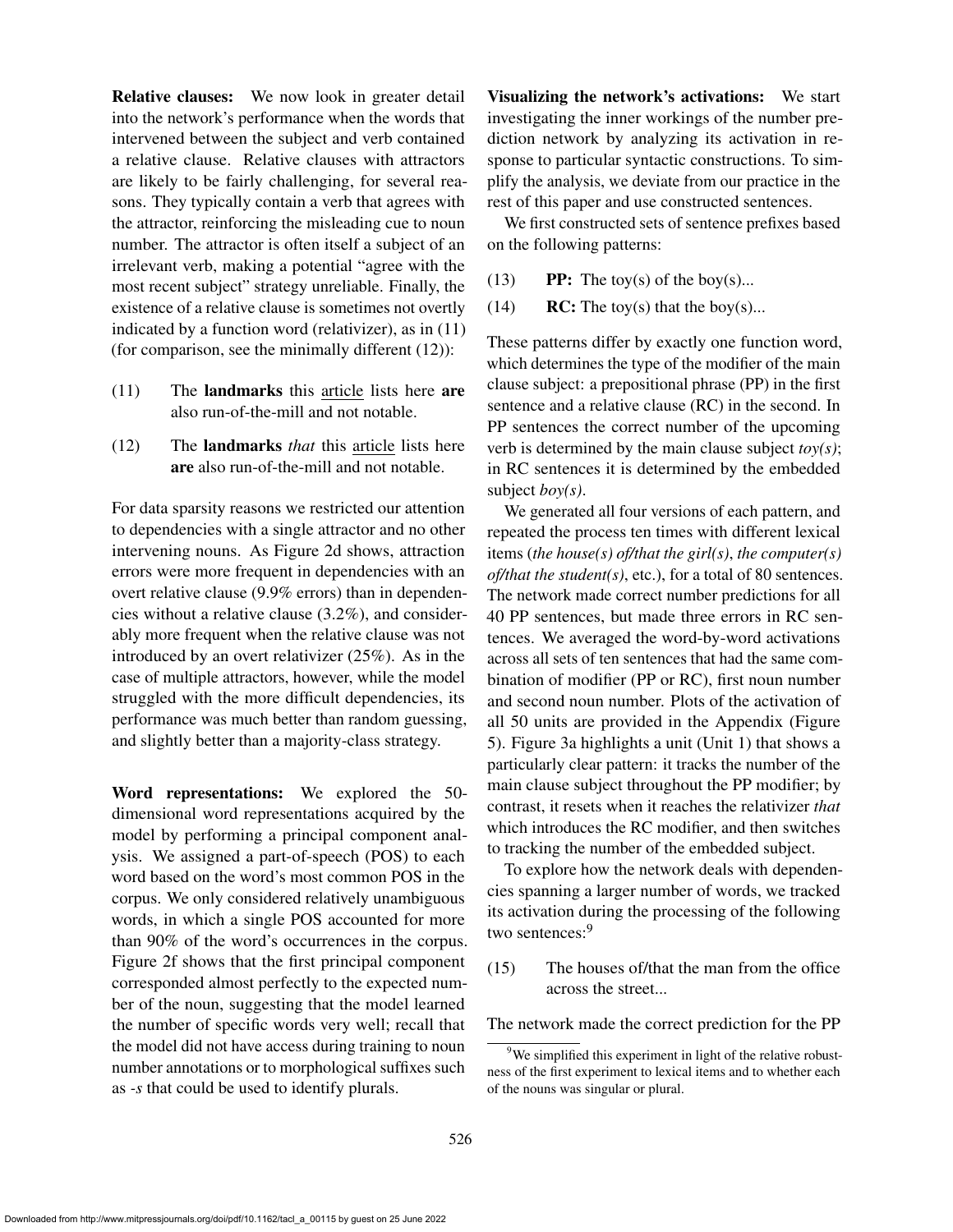

Figure 3: Word-by-word visualization of LSTM activation: (a) a unit that correctly predicts the number of an upcoming verb. This number is determined by the first noun  $(X)$  when the modifier is a prepositional phrase (PP) and by the second noun (Y) when it is an object relative clause (RC); (b) the evolution of the predictions in the case of a longer modifier: the predictions correctly diverge at the embedded noun, but then incorrectly converge again; (c) the activation of four representative units over the course of the same sentences.

but not the RC sentence (as before, the correct predictions are PLURAL for PP and SINGULAR for RC). Figure 3b shows that the network begins by making the correct prediction for RC immediately after *that*, but then falters: as the sentence goes on, the resetting effect of *that* diminishes. The activation time courses shown in Figure 3c illustrate that Unit 1, which identified the subject correctly when the prefix was short, gradually forgets that it is in an embedded clause as the prefix grows longer. By contrast, Unit 0 shows a stable capacity to remember the current embedding status. Additional representative units shown in Figure 3c are Unit 46, which consistently stores the number of the main clause subject, and Unit 27, which tracks the number of the most recent noun, resetting at noun phrase boundaries.

While the interpretability of these patterns is encouraging, our analysis only scratches the surface of the rich possibilities of a linguistically-informed analysis of a neural network trained to perform a syntax-sensitive task; we leave a more extensive investigation for future work.

## 5 Alternative Training Objectives

The number prediction task followed a fully supervised objective, in which the network identifies the number of an upcoming verb based only on the words preceding the verb. This section proposes three objectives that modify some of the goals and assumptions of the number prediction objective (see Table 1 for an overview).

Verb inflection: This objective is similar to number prediction, with one difference: the network receives not only the words leading up to the verb, but also the singular form of the upcoming verb (e.g., *writes*). In practice, then, the network needs to decide between the singular and plural forms of a particular verb (*writes* or *write*). Having access to the semantics of the verb can help the network identify the noun that serves as its subject without using the syntactic subjecthood criteria. For example, in the following sentence:

(16) People from the capital often eat pizza.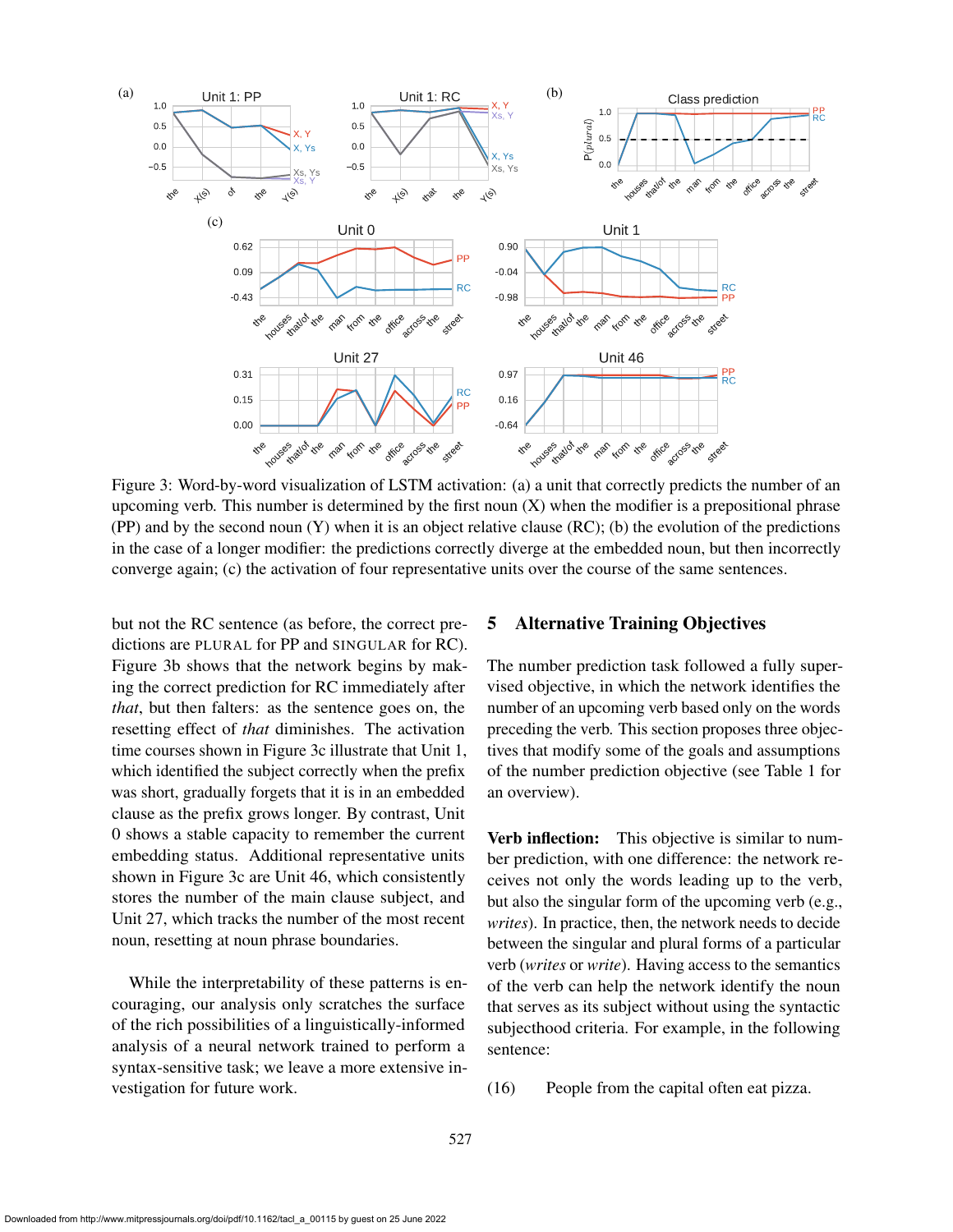| Training objective | Sample input                      | Training signal    | Prediction task            | Correct answer     |
|--------------------|-----------------------------------|--------------------|----------------------------|--------------------|
| Number prediction  | The keys to the cabinet           | PLURAL             | SINGULAR/PLURAL?           | PLURAL             |
| Verb inflection    | The keys to the cabinet [is/are]  | PLURAL             | SINGULAR/PLURAL?           | PLURAL             |
| Grammaticality     | The keys to the cabinet are here. | <b>GRAMMATICAL</b> | GRAMMATICAL/UNGRAMMATICAL? | <b>GRAMMATICAL</b> |
| Language model     | The keys to the cabinet           | are                | $P(are) > P(is)$ ?         | True               |

Table 1: Examples of the four training objectives and corresponding prediction tasks.

only *people* is a plausible subject for *eat*; the network can use this information to infer that the correct form of the verb is *eat* is rather than *eats*.

This objective is similar to the task that humans face during language production: after the speaker has decided to use a particular verb (e.g., *write*), he or she needs to decide whether its form will be *write* or *writes* (Levelt et al., 1999; Staub, 2009).

Grammaticality judgments: The previous objectives explicitly indicate the location in the sentence in which a verb can appear, giving the network a cue to syntactic clause boundaries. They also explicitly direct the network's attention to the number of the verb. As a form of weaker supervision, we experimented with a grammaticality judgment objective. In this scenario, the network is given a complete sentence, and is asked to judge whether or not it is grammatical.

To train the network, we made half of the examples in our training corpus ungrammatical by flipping the number of the verb. $10$  The network read the entire sentence and received a supervision signal at the end. This task is modeled after a common human data collection technique in linguistics (Schütze, 1996), although our training regime is of course very different to the training that humans are exposed to: humans rarely receive ungrammatical sentences labeled as such (Bowerman, 1988).

Language modeling (LM): Finally, we experimented with a word prediction objective, in which the model did not receive any grammatically relevant supervision (Elman, 1990; Elman, 1991). In this scenario, the goal of the network is to predict the next word at each point in every sentence. It receives unlabeled sentences and is not specifically instructed to attend to the number of the verb. In the network that implements this training scenario, RNN activation after each word is fed into a fully connected dense layer followed by a softmax layer over the entire vocabulary.

We evaluate the knowledge that the network has acquired about subject-verb noun agreement using a task similar to the verb inflection task. To perform the task, we compare the probabilities that the model assigns to the two forms of the verb that in fact occurred in the corpus (e.g., *write* and *writes*), and select the form with the higher probability.<sup>11</sup> As this task is not part of the network's training objective, and the model needs to allocate considerable resources to predicting each word in the sentence, we expect the LM to perform worse than the explicitly supervised objectives.

Results: When considering all agreement dependencies, all models achieved error rates below 7% (Figure 4a); as mentioned above, even the noun-only number prediction baselines achieved error rates below 5% on this task. At the same time, there were large differences in accuracy across training objectives. The verb inflection network performed slightly but significantly better than the number prediction one (0.8% compared to 0.83% errors), suggesting that the semantic information carried by the verb is moderately helpful. The grammaticality judgment objective performed somewhat worse, at 2.5% errors, but still outperformed the noun-only baselines by a large margin, showing the capacity of the LSTM architecture to learn syntactic dependencies even given fairly indirect evidence.

 $10$ In some sentences this will not in fact result in an ungrammatical sentence, e.g. with collective nouns such as *group*, which are compatible with both singular and plural verbs in some dialects of English (Huddleston and Pullum, 2002); those cases appear to be rare.

<sup>&</sup>lt;sup>11</sup>One could also imagine performing the equivalent of the number prediction task by aggregating LM probability mass over all plural verbs and all singular verbs. This approach may be more severely affected by part-of-speech ambiguous words than the one we adopted; we leave the exploration of this approach to future work.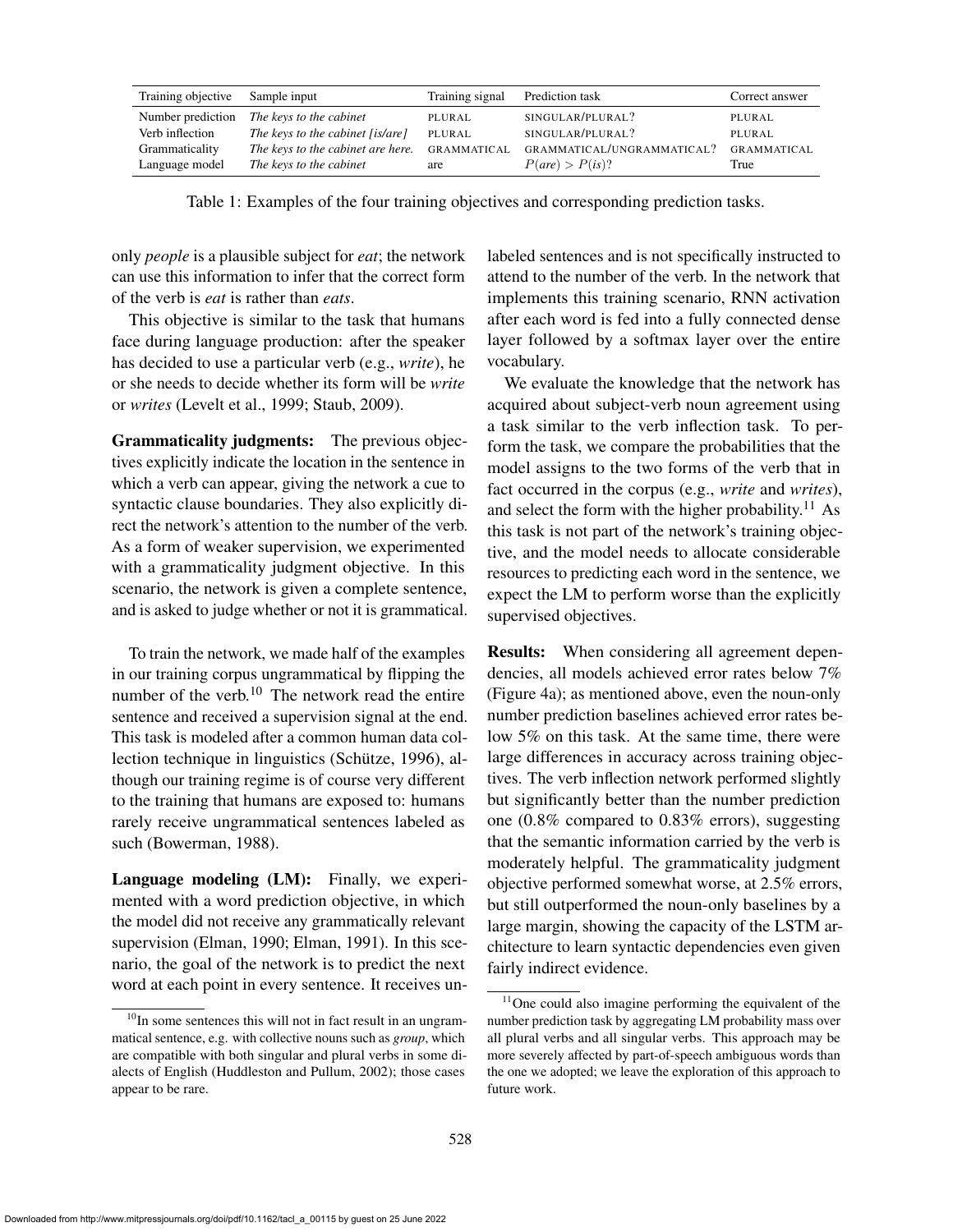

Figure 4: Alternative tasks and additional experiments: (a) overall error rate across tasks (note that the y-axis ends in 10%); (b) effect of count of attractors in homogeneous dependencies across training objectives; (c) comparison of the Google LM (Jozefowicz et al., 2016) to our LM and one of our supervised verb inflection systems, on a sample of sentences; (d) number prediction: effect of count of attractors using SRNs with standard training or LSTM with targeted training; (e) number prediction: difference in error rate between singular and plural subjects across RNN cell types. Error bars represent binomial 95% confidence intervals.

The worst performer was the language model. It made eight times as many errors as the original number prediction network (6.78% compared to 0.83%), and did substantially worse than the noun-only baselines (though recall that the noun-only baselines were still explicitly trained to predict verb number).

The differences across the networks are more striking when we focus on dependencies with agreement attractors (Figure 4b). Here, the language model does worse than chance in the most difficult cases, and only slightly better than the noun-only baselines. The worse-than-chance performance suggests that attractors actively confuse the networks rather than cause them to make a random decision. The other models degrade more gracefully with the number of agreement attractors; overall, the grammaticality judgment objective is somewhat more difficult than the number prediction and verb inflection ones. In summary, we conclude that while the LSTM is capable of learning syntax-sensitive agreement dependencies under various objectives, the language-modeling objective alone is not sufficient for learning such dependencies, and a more direct form of training signal is required.

Comparison to a large-scale language model: One objection to our language modeling result is that our LM faced a much harder objective than our other models—predicting a distribution over 10,000 vocabulary items is certainly harder than binary classification—but was equipped with the same capacity (50-dimensional hidden state and word vectors). Would the performance gap between the LM and the explicitly supervised models close if we increased the capacity of the LM?

We address this question using a very large publicly available LM (Jozefowicz et al., 2016), which we refer to as the Google LM.<sup>12</sup> The Google LM represents the current state-of-the-art in language modeling: it is trained on a billion-word corpus (Chelba et al., 2013), with a vocabulary of 800,000 words. It is based on a two-layer LSTM with 8192 units in each layer, or more than 300 times as many units

<sup>12</sup> https://github.com/tensorflow/models/ tree/master/lm\_1b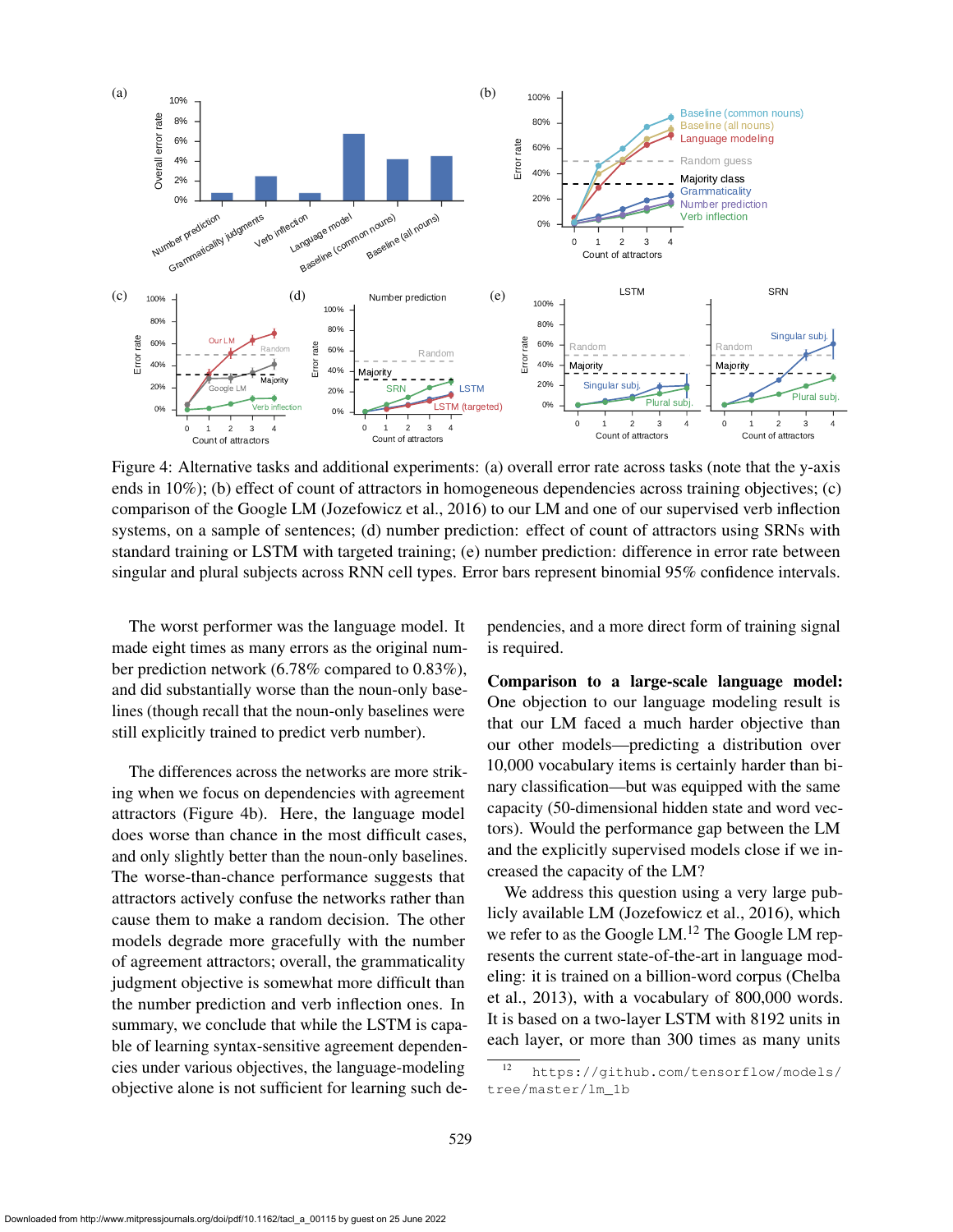as our LM; at 1.04 billion parameters it has almost 2000 times as many parameters. It is a fine-tuned language model that achieves impressive perplexity scores on common benchmarks, requires a massive infrastructure for training, and pushes the boundaries of what's feasible with current hardware.

We tested the Google LM with the methodology we used to test ours. $13$  Due to computational resource limitations, we did not evaluate it on the entire test set, but sampled a random selection of 500 sentences for each count of attractors (testing a single sentence under the Google LM takes around 5 seconds on average). The results are presented in Figure 4c, where they are compared to the performance of the supervised verb inflection system. Despite having an order of magnitude more parameters and significantly larger training data, the Google LM performed poorly compared to the supervised models; even a single attractor led to a sharp increase in error rate to 28.5%, almost as high as our small-scale LM (32.6% on the same sentences). While additional attractors caused milder degradation than in our LM, the performance of the Google LM on sentences with four attractors was still worse than always guessing the majority class (SINGULAR).

In summary, our experiments with the Google LM do not change our conclusions: the contrast between the poor performance of the LMs and the strong performance of the explicitly supervised objectives suggests that direct supervision has a dramatic effect on the model's ability to learn syntax-sensitive dependencies. Given that the Google LM was already trained on several hundred times more data than the number prediction system, it appears unlikely that its relatively poor performance was due to lack of training data.

### 6 Additional Experiments

Comparison to simple recurrent networks: How much of the success of the network is due to the LSTM cells? We repeated the number prediction experiment with a simple recurrent network (SRN) (Elman, 1990), with the same number of hidden units. The SRN's performance was inferior to the

LSTM's, but the average performance for a given number of agreement attractors does not suggest a qualitative difference between the cell types: the SRN makes about twice as many errors as the LSTM across the board (Figure 4d).

Training only on difficult dependencies: Only a small proportion of the dependencies in the corpus had agreement attractors (Figure 2e). Would the network generalize better if dependencies with intervening nouns were emphasized during training? We repeated our number prediction experiment, this time training the model only on dependencies with at least one intervening noun (of any number). We doubled the proportion of training sentences to 20%, since the total size of the corpus was smaller (226K dependencies).

This training regime resulted in a 27% decrease in error rate on dependencies with exactly one attractor (from  $4.1\%$  to  $3.0\%$ ). This decrease is statistically significant, and encouraging given that the total number of dependencies in training was much lower, which complicates the learning of word embeddings. Error rates mildly decreased in dependencies with more attractors as well, suggesting some generalization (Figure 4d). Surprisingly, a similar experiment using the grammaticality judgment task led to a slight *increase* in error rate. While tentative at this point, these results suggest that oversampling difficult training cases may be beneficial; a curriculum progressing from easier to harder dependencies (Elman, 1993) may provide additional gains.

## 7 Error Analysis

Singular vs. plural subjects: Most of the nouns in English are singular: in our corpus, the fraction of singular subjects is 68%. Agreement attraction errors in humans are much more common when the attractor is plural than when it is singular (Bock and Miller, 1991; Eberhard et al., 2005). Do our models' error rates depend on the number of the subject?

As Figure 2b shows, our LSTM number prediction model makes somewhat more agreement attraction errors with plural than with singular attractors; the difference is statistically significant, but the asymmetry is much less pronounced than in humans. Interestingly, the SRN version of the model does show a large asymmetry, especially as the count of attractors

<sup>&</sup>lt;sup>13</sup>One technical exception was that we did not replace lowfrequency words with their part-of-speech, since the Google LM is a large-vocabulary language model, and does not have parts-of-speech as part of its vocabulary.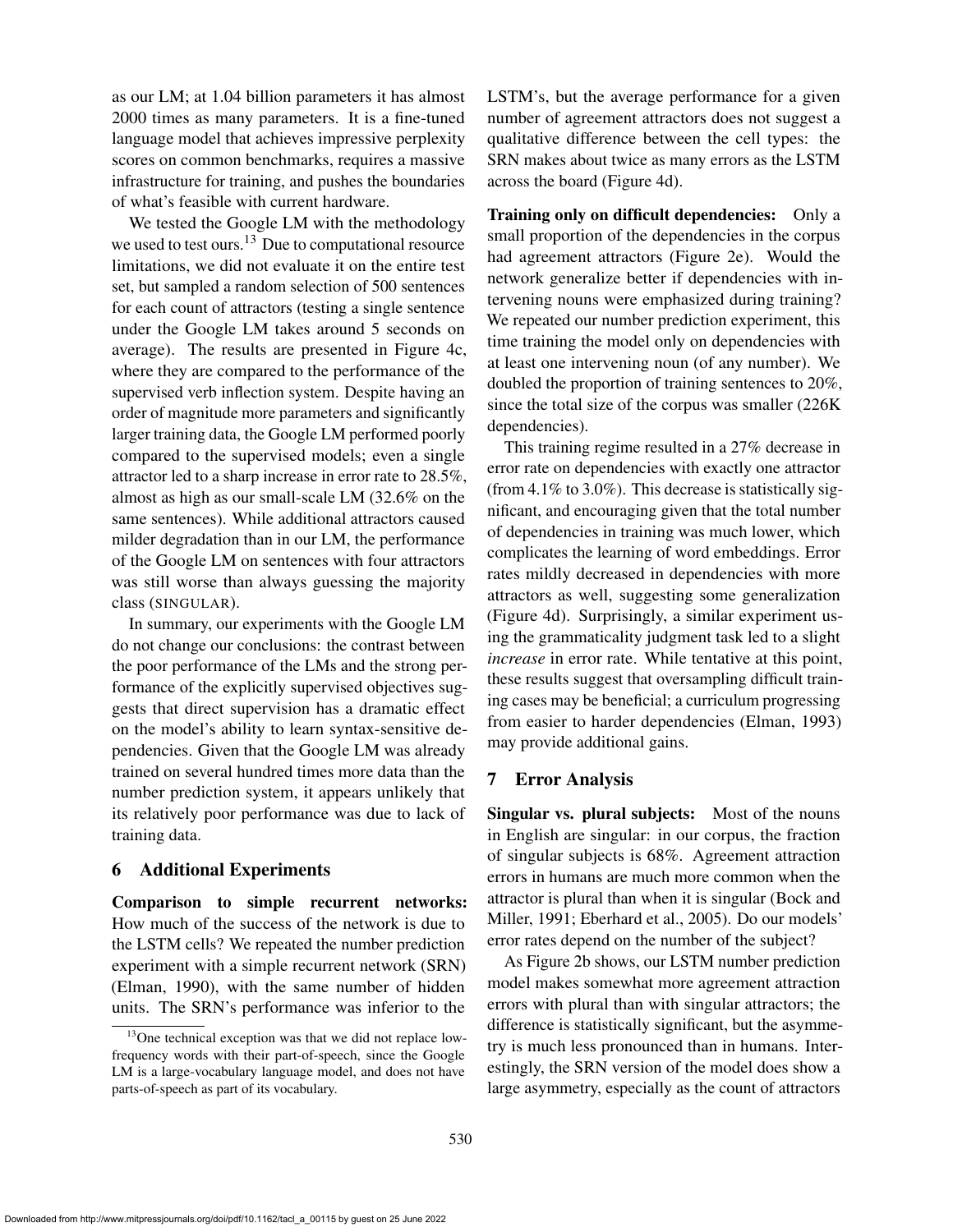increases; with four plural attractors the error rate reaches 60% (Figure 4e).

Qualitative analysis: We manually examined a sample of 200 cases in which the majority of the 20 runs of the number prediction network made the wrong prediction. There were only 8890 such dependencies (about 0.6%). Many of those were straightforward agreement attraction errors; others were difficult to interpret. We mention here three classes of errors that can motivate future experiments.

The networks often misidentified the heads of noun-noun compounds. In (17), for example, the models predict a singular verb even though the number of the subject *conservation refugees* should be determined by its head *refugees*. This suggests that the networks didn't master the structure of English noun-noun compounds.<sup>14</sup>

- (17) Conservation refugees live in a world colored in shades of gray; limbo.
- (18) Information technology (IT) assets commonly hold large volumes of confidential data.

Some verbs that are ambiguous with plural nouns seem to have been misanalyzed as plural nouns and consequently act as attractors. The models predicted a plural verb in the following two sentences even though neither of them has any plural nouns, possibly because of the ambiguous verbs *drives* and *lands*:

- (19) The ship that the player drives has a very high speed.
- (20) It was also to be used to learn if the area where the lander lands is typical of the surrounding terrain.

Other errors appear to be due to difficulty not in identifying the subject but in determining whether it is plural or singular. In Example (22), in particular, there is very little information in the left context of the subject *5 paragraphs* suggesting that the writer considers it to be singular:

- (21) Rabaul-based Japanese aircraft make three dive-bombing attacks.
- (22) The lead is also rather long; 5 paragraphs is pretty lengthy for a 62 kilobyte article.

The last errors point to a limitation of the number prediction task, which jointly evaluates the model's ability to identify the subject and its ability to assign the correct number to noun phrases.

## 8 Related Work

The majority of NLP work on neural networks evaluates them on their performance in a task such as language modeling or machine translation (Sundermeyer et al., 2012; Bahdanau et al., 2015). These evaluation setups average over many different syntactic constructions, making it difficult to isolate the network's syntactic capabilities.

Other studies have tested the capabilities of RNNs to learn simple artificial languages. Gers and Schmidhuber (2001) showed that LSTMs can learn the context-free language  $a^n b^n$ , generalizing to ns as high as 1000 even when trained only on  $n \in$  $\{1, \ldots, 10\}$ . Simple recurrent networks struggled with this language (Rodriguez et al., 1999; Rodriguez, 2001). These results have been recently replicated and extended by Joulin and Mikolov (2015).

Elman (1991) tested an SRN on a miniature language that simulated English relative clauses, and found that the network was only able to learn the language under highly specific circumstances (Elman, 1993), though later work has called some of his conclusions into question (Rohde and Plaut, 1999; Cartling, 2008). Frank et al. (2013) studied the acquisition of anaphora coreference by SRNs, again in a miniature language. Recently, Bowman et al. (2015) tested the ability of LSTMs to learn an artificial language based on propositional logic. As in our study, the performance of the network degraded as the complexity of the test sentences increased.

Karpathy et al. (2016) present analyses and visualization methods for character-level RNNs. Kádár et al. (2016) and Li et al. (2016) suggest visualization techniques for word-level RNNs trained to perform tasks that aren't explicitly syntactic (image captioning and sentiment analysis).

Early work that used neural networks to model

 $14$ The dependencies are presented as they appeared in the corpus; the predicted number was the opposite of the correct one (e.g., singular in (17), where the original is plural).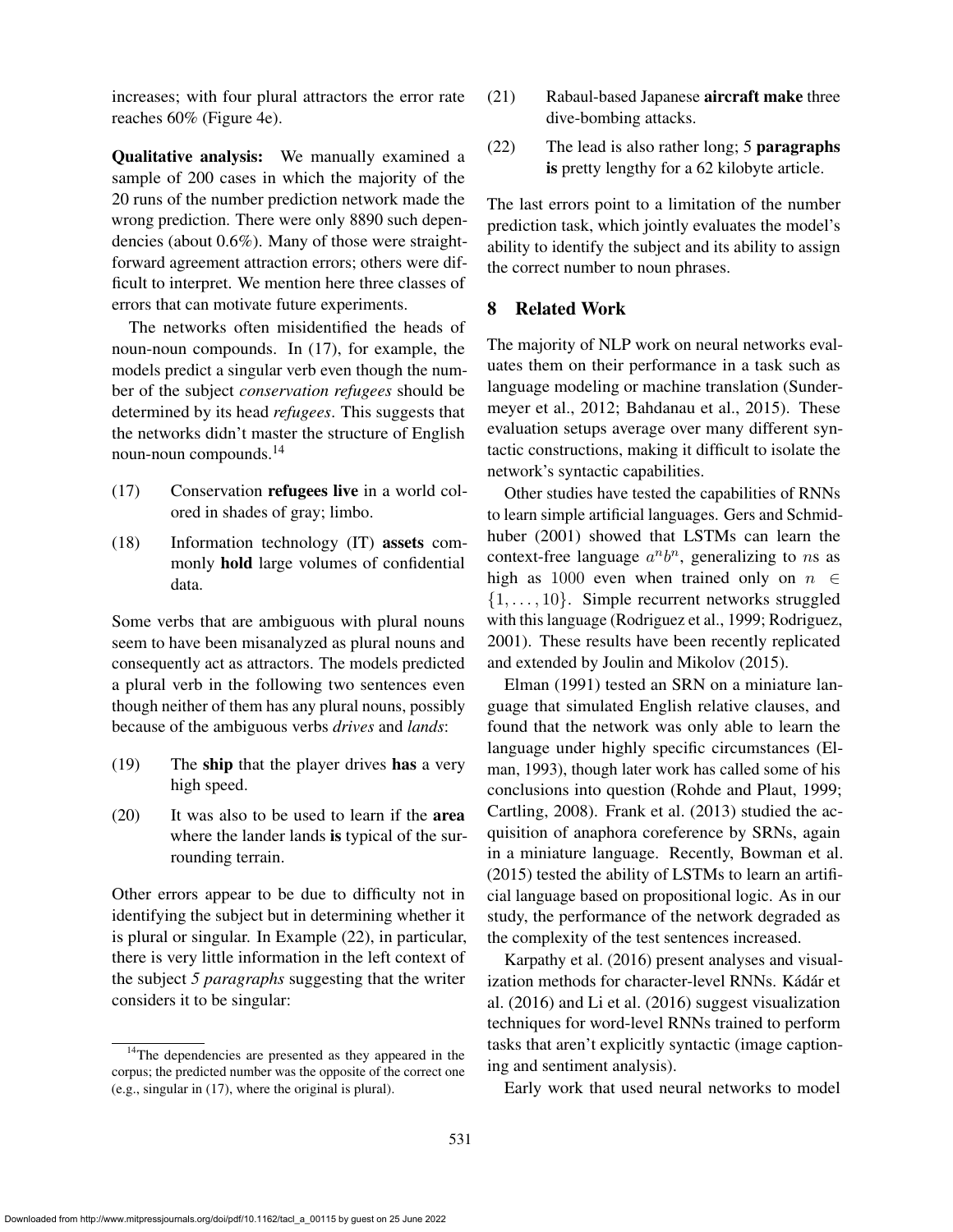grammaticality judgments includes Allen and Seidenberg (1999) and Lawrence et al. (1996). More recently, the connection between grammaticality judgments and the probabilities assigned by a language model was explored by Clark et al. (2013) and Lau et al. (2015). Finally, arguments for evaluating NLP models on a strategically sampled set of dependency types rather than a random sample of sentences have been made in the parsing literature (Rimell et al., 2009; Nivre et al., 2010; Bender et al., 2011).

## 9 Discussion and Future Work

Neural network architectures are typically evaluated on random samples of naturally occurring sentences, e.g., using perplexity on held-out data in language modeling. Since the majority of natural language sentences are grammatically simple, models can achieve high overall accuracy using flawed heuristics that fail on harder cases. This makes it difficult to distinguish simple but robust sequence models from more expressive architectures (Socher, 2014; Grefenstette et al., 2015; Joulin and Mikolov, 2015). Our work suggests an alternative strategy—evaluation on naturally occurring sentences that are sampled based on their grammatical complexity—which can provide more nuanced tests of language models (Rimell et al., 2009; Bender et al., 2011).

This approach can be extended to the training stage: neural networks can be encouraged to develop more sophisticated generalizations by oversampling grammatically challenging training sentences. We took a first step in this direction when we trained the network only on dependencies with intervening nouns (Section 6). This training regime indeed improved the performance of the network; however, the improvement was quantitative rather than qualitative: there was limited generalization to dependencies that were even more difficult than those encountered in training. Further experiments are needed to establish the efficacy of this method.

A network that has acquired syntactic representations sophisticated enough to handle subject-verb agreement is likely to show improved performance on other structure-sensitive dependencies, including pronoun coreference, quantifier scope and negative polarity items. As such, neural models used in NLP applications may benefit from grammatically sophisticated sentence representations developed in a multitask learning setup (Caruana, 1998), where the model is trained concurrently on the task of interest and on one of the tasks we proposed in this paper. Of course, grammatical phenomena differ from each other in many ways. The distribution of negative polarity items is highly sensitive to semantic factors (Giannakidou, 2011). Restrictions on unbounded dependencies (Ross, 1967) may require richer syntactic representations than those required for subject-verb dependencies. The extent to which the results of our study will generalize to other constructions and other languages, then, is a matter for empirical research.

Humans occasionally make agreement attraction mistakes during language production (Bock and Miller, 1991) and comprehension (Nicol et al., 1997). These errors persist in human acceptability judgments (Tanner et al., 2014), which parallel our grammaticality judgment task. Cases of grammatical agreement with the nearest rather than structurally relevant constituent have been documented in languages such as Slovenian (Marušič et al., 2007), and have even been argued to be occasionally grammatical in English (Zwicky, 2005). In future work, exploring the relationship between these cases and neural network predictions can shed light on the cognitive plausibility of those networks.

# 10 Conclusion

LSTMs are sequence models; they do not have builtin hierarchical representations. We have investigated how well they can learn subject-verb agreement, a phenomenon that crucially depends on hierarchical syntactic structure. When provided explicit supervision, LSTMs were able to learn to perform the verbnumber agreement task in most cases, although their error rate increased on particularly difficult sentences. We conclude that LSTMs can learn to approximate structure-sensitive dependencies fairly well given explicit supervision, but more expressive architectures may be necessary to eliminate errors altogether. Finally, our results provide evidence that the language modeling objective is not by itself sufficient for learning structure-sensitive dependencies, and suggest that a joint training objective can be used to supplement language models on tasks for which syntax-sensitive dependencies are important.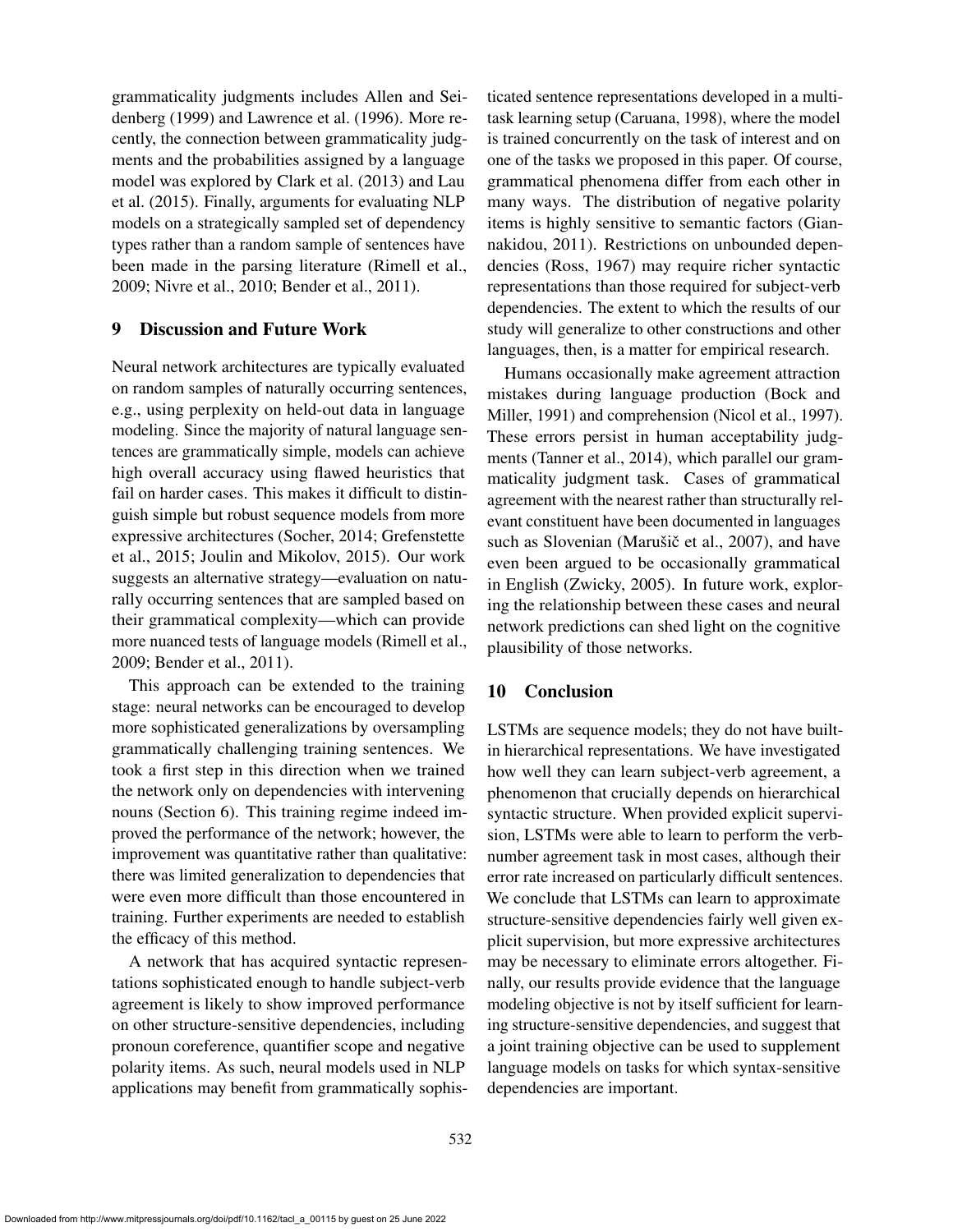### Acknowledgments

We thank Marco Baroni, Grzegorz Chrupała, Alexander Clark, Sol Lago, Paul Smolensky, Benjamin Spector and Roberto Zamparelli for comments and discussion. This research was supported by the European Research Council (grant ERC-2011-AdG 295810 BOOTPHON), the Agence Nationale pour la Recherche (grants ANR-10-IDEX-0001-02 PSL and ANR-10-LABX-0087 IEC) and the Israeli Science Foundation (grant number 1555/15).

#### References

- Joseph Allen and Mark S. Seidenberg. 1999. The emergence of grammaticality in connectionist networks. In Brian MacWhinney, editor, *Emergentist approaches to language: Proceedings of the 28th Carnegie symposium on cognition*, pages 115–151. Mahwah, NJ: Erlbaum.
- Dzmitry Bahdanau, Kyunghyun Cho, and Yoshua Bengio. 2015. Neural machine translation by jointly learning to align and translate. In *International Conference for Learning Representations*.
- Emily M. Bender, Dan Flickinger, Stephan Oepen, and Yi Zhang. 2011. Parser evaluation over local and non-local deep dependencies in a large corpus. In *Proceedings of EMNLP*, pages 397–408.
- Kathryn Bock and Carol A. Miller. 1991. Broken agreement. *Cognitive Psychology*, 23(1):45–93.
- Melissa Bowerman. 1988. The "no negative evidence" problem: How do children avoid constructing an overly general grammar? In John A. Hawkins, editor, *Explaining language universals*, pages 73–101. Oxford: Basil Blackwell.
- Samuel R. Bowman, Christopher D. Manning, and Christopher Potts. 2015. Tree-structured composition in neural networks without tree-structured architectures. In *Proceedings of the NIPS Workshop on Cognitive Computation: Integrating Neural and Symbolic Approaches*.
- Bo Cartling. 2008. On the implicit acquisition of a context-free grammar by a simple recurrent neural network. *Neurocomputing*, 71(7):1527–1537.
- Rich Caruana. 1998. Multitask learning. In Sebastian Thrun and Lorien Pratt, editors, *Learning to learn*, pages 95–133. Boston: Kluwer.
- Ciprian Chelba, Tomas Mikolov, Mike Schuster, Qi Ge, Thorsten Brants, Phillipp Koehn, and Tony Robinson. 2013. One billion word benchmark for measuring progress in statistical language modeling. *arXiv preprint arXiv:1312.3005*.
- Kyunghyun Cho, Bart van Merrienboer, Caglar Gulcehre, Dzmitry Bahdanau, Fethi Bougares, Holger Schwenk, and Yoshua Bengio. 2014. Learning phrase representations using RNN encoder–decoder for statistical machine translation. In *Proceedings of EMNLP*, pages 1724–1734.
- Noam Chomsky. 1965. *Aspects of the Theory of Syntax*. Cambridge, MA: MIT press.
- Alexander Clark, Gianluca Giorgolo, and Shalom Lappin. 2013. Statistical representation of grammaticality judgements: The limits of n-gram models. In *Proceedings of the Fourth Annual Workshop on Cognitive Modeling and Computational Linguistics (CMCL)*, pages 28–36.
- Chris Dyer, Adhiguna Kuncoro, Miguel Ballesteros, and A. Noah Smith. 2016. Recurrent neural network grammars. In *Proceedings of NAACL/HLT*, pages 199–209.
- Kathleen M. Eberhard, J. Cooper Cutting, and Kathryn Bock. 2005. Making syntax of sense: Number agreement in sentence production. *Psychological Review*, 112(3):531–559.
- Jeffrey L. Elman. 1990. Finding structure in time. *Cognitive Science*, 14(2):179–211.
- Jeffrey L. Elman. 1991. Distributed representations, simple recurrent networks, and grammatical structure. *Machine Learning*, 7(2-3):195–225.
- Jeffrey L. Elman. 1993. Learning and development in neural networks: The importance of starting small. *Cognition*, 48(1):71–99.
- Martin B. H. Everaert, Marinus A. C. Huybregts, Noam Chomsky, Robert C. Berwick, and Johan J. Bolhuis. 2015. Structures, not strings: Linguistics as part of the cognitive sciences. *Trends in Cognitive Sciences*, 19(12):729–743.
- Robert Frank, Donald Mathis, and William Badecker. 2013. The acquisition of anaphora by simple recurrent networks. *Language Acquisition*, 20(3):181–227.
- Felix Gers and Jürgen Schmidhuber. 2001. LSTM recurrent networks learn simple context-free and contextsensitive languages. *IEEE Transactions on Neural Networks*, 12(6):1333–1340.
- Anastasia Giannakidou. 2011. Negative and positive polarity items: Variation, licensing, and compositionality. In Claudia Maienborn, Klaus von Heusinger, and Paul Portner, editors, *Semantics: An international handbook of natural language meaning*. Berlin: Mouton de Gruyter.
- Yoav Goldberg and Joakim Nivre. 2012. A dynamic oracle for arc-eager dependency parsing. In *Proceedings of COLING 2012*, pages 959–976.
- Edward Grefenstette, Karl Moritz Hermann, Mustafa Suleyman, and Phil Blunsom. 2015. Learning to transduce with unbounded memory. In *Advances in Neural Information Processing Systems*, pages 1828–1836.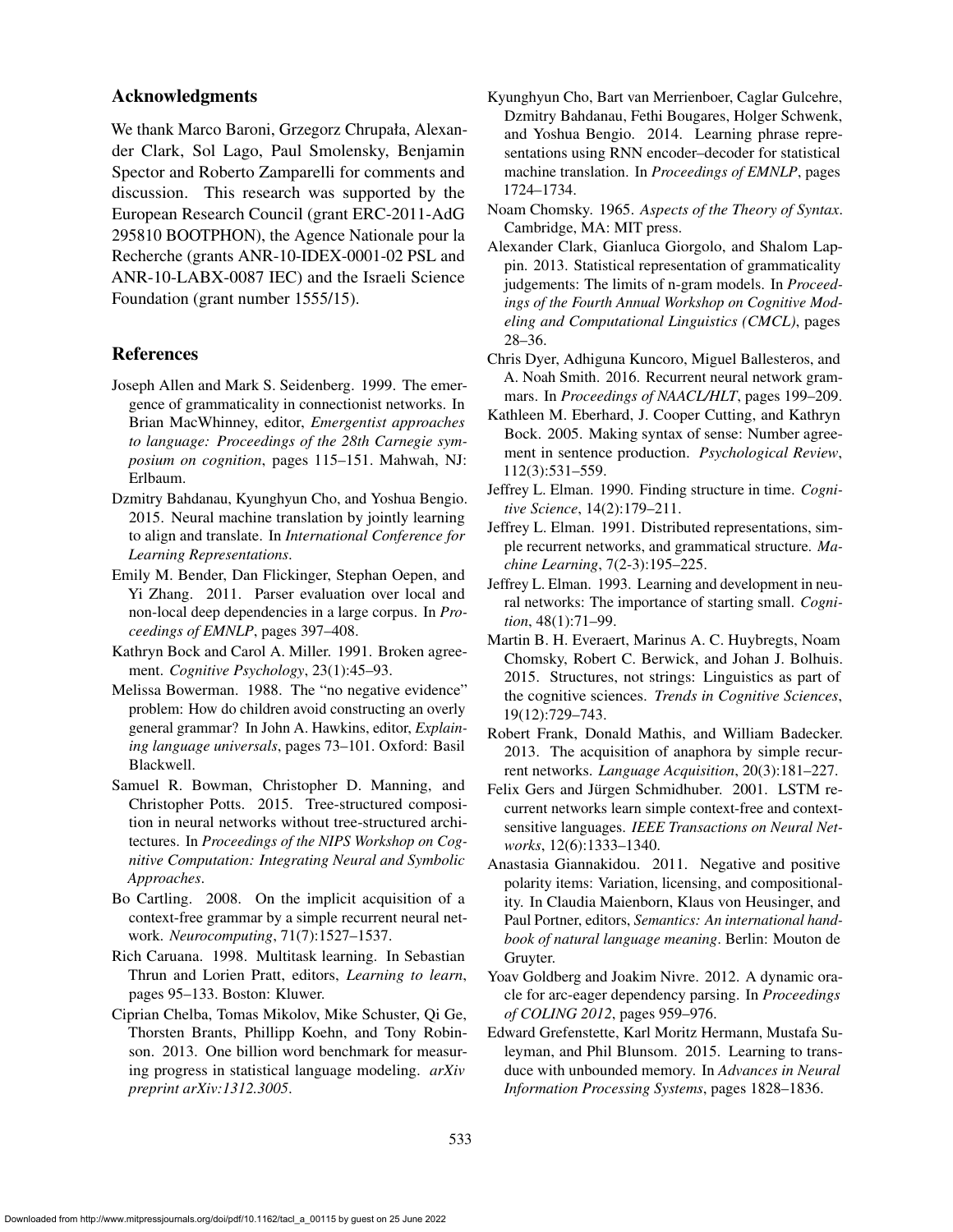- Sepp Hochreiter and Jürgen Schmidhuber. 1997. Long short-term memory. *Neural Computation*, 9(8):1735– 1780.
- Rodney Huddleston and Geoffrey K. Pullum. 2002. *The Cambridge Grammar of the English Language*. Cambridge University Press, Cambridge.
- Armand Joulin and Tomas Mikolov. 2015. Inferring algorithmic patterns with stack-augmented recurrent nets. In *Advances in Neural Information Processing Systems*, pages 190–198.
- Rafal Jozefowicz, Oriol Vinyals, Mike Schuster, Noam Shazeer, and Yonghui Wu. 2016. Exploring the limits of language modeling. *arXiv preprint arXiv:1602.02410*.
- Akos Kádár, Grzegorz Chrupała, and Afra Alishahi. 2016. Representation of linguistic form and function in recurrent neural networks. *arXiv preprint arXiv:1602.08952*.
- Andrej Karpathy, Justin Johnson, and Fei-Fei Li. 2016. Visualizing and understanding recurrent networks. In *ICLR Workshop*.
- Diederik Kingma and Jimmy Ba. 2015. Adam: A method for stochastic optimization. In *International Conference for Learning Representations*.
- Eliyahu Kiperwasser and Yoav Goldberg. 2016. Simple and accurate dependency parsing using bidirectional lstm feature representations. *Transactions of the Association of Computational Linguistics*, 4:313–327.
- Jey Han Lau, Alexander Clark, and Shalom Lappin. 2015. Unsupervised prediction of acceptability judgements. In *Proceedings of ACL/IJCNLP*, pages 1618–1628.
- Steve Lawrence, Lee C. Giles, and Santliway Fong. 1996. Can recurrent neural networks learn natural language grammars? In *IEEE International Conference on Neural Networks*, volume 4, pages 1853–1858.
- Willem J. M. Levelt, Ardi Roelofs, and Antje S. Meyer. 1999. A theory of lexical access in speech production. *Behavioral and Brain Sciences*, 22(1):1–75.
- Jiwei Li, Xinlei Chen, Eduard H. Hovy, and Dan Jurafsky. 2016. Visualizing and understanding neural models in NLP. In *Proceedings of NAACL-HLT 2016*, pages 681–691.
- Franc Marušič, Andrew Nevins, and Amanda Saksida. 2007. Last-conjunct agreement in Slovenian. In *Annual Workshop on Formal Approaches to Slavic Linguistics*, pages 210–227.
- Tomas Mikolov, Martin Karafiat, Lukas Burget, Jan Cer- ´ nockỳ, and Sanjeev Khudanpur. 2010. Recurrent neural network based language model. In *INTERSPEECH*, pages 1045–1048.
- Janet L. Nicol, Kenneth I. Forster, and Csaba Veres. 1997. Subject–verb agreement processes in comprehension. *Journal of Memory and Language*, 36(4):569–587.
- Joakim Nivre, Laura Rimell, Ryan McDonald, and Carlos Gomez-Rodriguez. 2010. Evaluation of dependency parsers on unbounded dependencies. In *Proceedings of the 23rd International Conference on Computational Linguistics*, pages 833–841. Association for Computational Linguistics.
- Laura Rimell, Stephen Clark, and Mark Steedman. 2009. Unbounded dependency recovery for parser evaluation. In *Proceedings of EMNLP*, pages 813–821.
- Paul Rodriguez, Janet Wiles, and Jeffrey L. Elman. 1999. A recurrent neural network that learns to count. *Connection Science*, 11(1):5–40.
- Paul Rodriguez. 2001. Simple recurrent networks learn context-free and context-sensitive languages by counting. *Neural Computation*, 13(9):2093–2118.
- Douglas L. T. Rohde and David C. Plaut. 1999. Language acquisition in the absence of explicit negative evidence: How important is starting small? *Cognition*, 72(1):67– 109.
- John Robert Ross. 1967. *Constraints on variables in syntax*. Ph.D. thesis, MIT.
- Carson T. Schütze. 1996. The empirical base of linguis*tics: Grammaticality judgments and linguistic methodology*. Chicago, IL: University of Chicago Press.
- Richard Socher. 2014. *Recursive Deep Learning for Natural Language Processing and Computer Vision*. Ph.D. thesis, Stanford University.
- Adrian Staub. 2009. On the interpretation of the number attraction effect: Response time evidence. *Journal of Memory and Language*, 60(2):308–327.
- Martin Sundermeyer, Ralf Schlüter, and Hermann Ney. 2012. LSTM neural networks for language modeling. In *INTERSPEECH*.
- Darren Tanner, Janet Nicol, and Laurel Brehm. 2014. The time-course of feature interference in agreement comprehension: Multiple mechanisms and asymmetrical attraction. *Journal of Memory and Language*, 76:195– 215.
- Oriol Vinyals, Łukasz Kaiser, Terry Koo, Slav Petrov, Ilya Sutskever, and Geoffrey Hinton. 2015. Grammar as a foreign language. In *Advances in Neural Information Processing Systems*, pages 2755–2763.
- Arnold Zwicky. 2005. Agreement with nearest always bad? http://itre.cis.upenn.edu/˜myl/ languagelog/archives/001846.html.